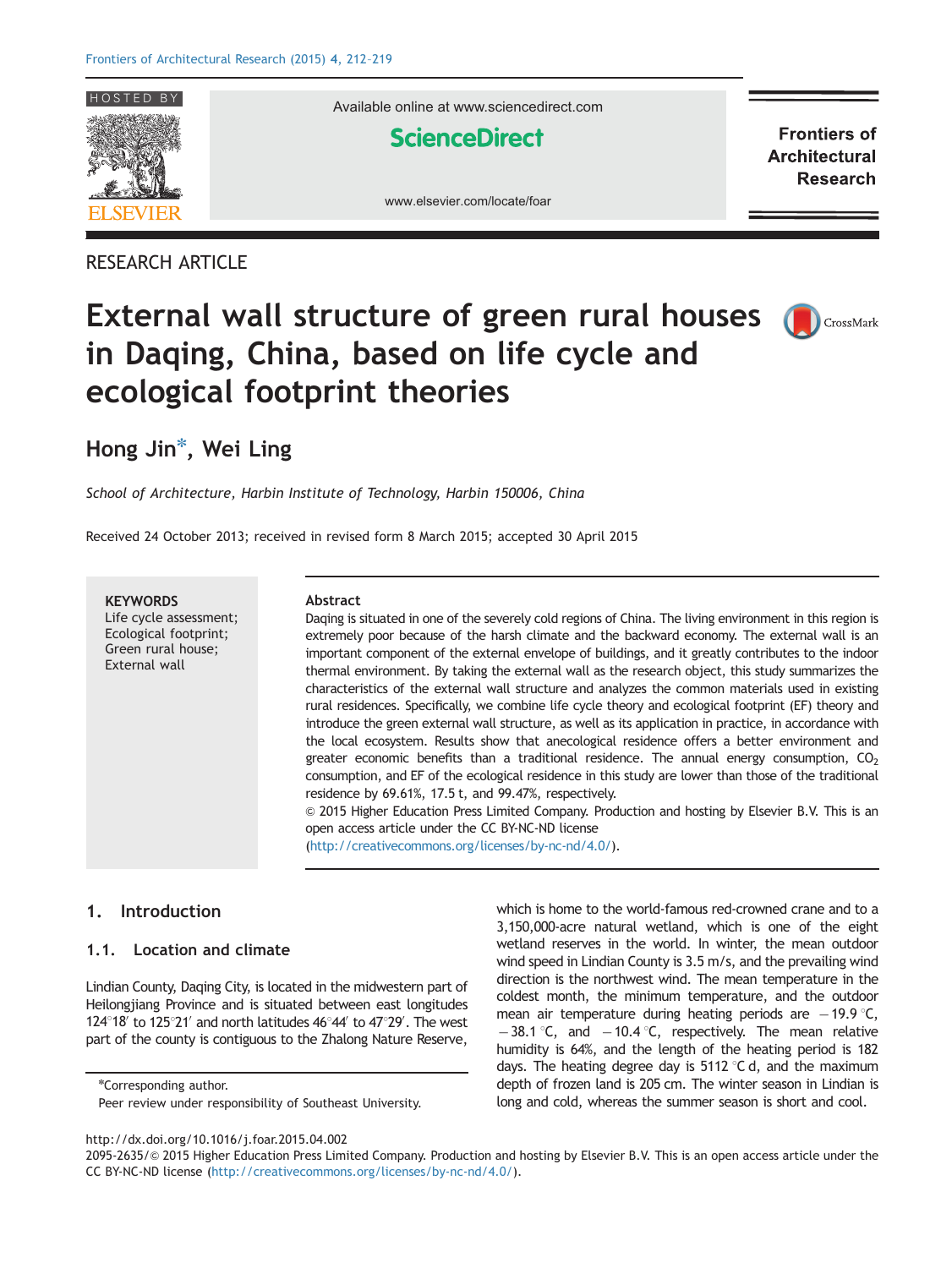#### 1.2. Materials and structural characteristics of external walls in existing residences

#### 1.2.1. Materials of external walls

On the basis of our investigation into the local rural residences in Daqing, we find that the external walls are predominantly made of 83% homegrown solid clay brick and 7% adobe (Figure 1). The adobe wall is constructed by using raw building materials. Therefore, this type of wall is simple and inexpensive to construct. However, the adobe wall has poor durability. Along with the development of construction technology, adobe has been gradually replaced by solid clay brick and red brick. The application of these wall materials significantly improves wall durability. In the last decade, building energy conservation in rural residences has achieved notable progress. New energy-efficient wall materials, including hollow board, hollow brick, and perforated brick, have been applied in practice.

Residences with thermal insulation walls account for 3% of the total number of residences in the research scope. Thermal insulation materials are mainly made of expanded polystyrene (EPS) board. A considerable amount of vegetable-based thermal insulation materials, such as straw board and straw bale (Figure 2), are also used.

#### 1.2.2. External wall structure

The external wall of local residences in Daqing generally comprises a 490 mm red brick wall and a 400 mm-thick adobe wall. With the application of local energy-saving policies in recent years, walls such as external thermal insulation walls, internal thermal insulation walls, sandwich thermal insulation walls, and straw board walls have been widely applied in practice.

### 2. Ecological footprint analysis of different structural walls

#### 2.1. Life cycle assessment theory

Life cycle assessment (LCA) is the research on environmental factors and their potential effects on the entire process of a



Figure 1 Adobe wall.

product's life cycle (i.e., from the acquisition of raw materials to their production, utilization, and final deposition). LCA emphasizes that at the beginning of a design period of any product or project, the aspects of production, use, waste, and recycling must be considered (Sharma et al., 2011). In its practical application, LCA is aimed at reducing environmental impact to the minimum, shortening the design period, and lowering relevant costs. Hence, it brings considerable economic and ecological benefits (Bettles, 1992). Construction projects can also be seen as a product of the production process. At the early stages of construction, building design involves decisions on building material types, building material usage, building operation, and eventual disposal of materials. Buildings are special products. Unlike other industrial goods, buildings are large in scale, entail high resource consumption, and operate for long periods. The service life of a residential building is 50–70 years, whereas that of a public building is more than 100 years. The present work focuses on the influence of the external wall of a rural house on the environment. With the aforementioned advantages of LCA, it is deemed suitable for use in the construction industry, as well as in the evaluation of building design plans (Bilec et al., 2010).

#### 2.2. Overview and calculation model of ecological footprint theory

Ecological footprint (EF, which is expressed in terms of global hectare (gha)), represents not only the amount of biologically productive land and sea areas necessary to supply the resources consumed by the human population but also the amount of associated waste (Wackemagel and Rees, 1996). Canadian ecologist Rees first presented the concept of EF. Wackemagel later remedied the drawback of EF and consequently optimized it. Wackemagel calculated global EF to be 2.8 ha. The global ecological capacity per people was found to be 2.1 ha, and the ecological deficit per people was calculated at 0.7 ha. The figures indicate the severity of the ecological deficit. Vuuren et al. took seven countries as examples and studied the index division of EF. Their article states that index should be divided into the land use index and  $CO<sub>2</sub>$  absorbing land index to reduce calculation errors (Vuuren and Smeets, 2001). This calculation method is effective in macroscopically analyzing the relationship between a nation's trade and ecological environment. Each type of economic or social behavior has its own EF. EF theory, which elaborates the relationship between human development and ecology environment in a new perspective, is simple to calculate and easy to use.

The main factors of the EF calculation model are as follows:

#### 2.2.1. Ecological productive area

The following land types are considered in EF theory: farmland, woodland, grassland, construction land, water area, and energy land. Each land type has its own ecological functions. The ecological productive area represents the areas occupied by different productive lands. It is calculated as follows:

$$
A_m = \sum_{i=1}^n \left( C_i \frac{a_i}{P_i} \right) \tag{1}
$$